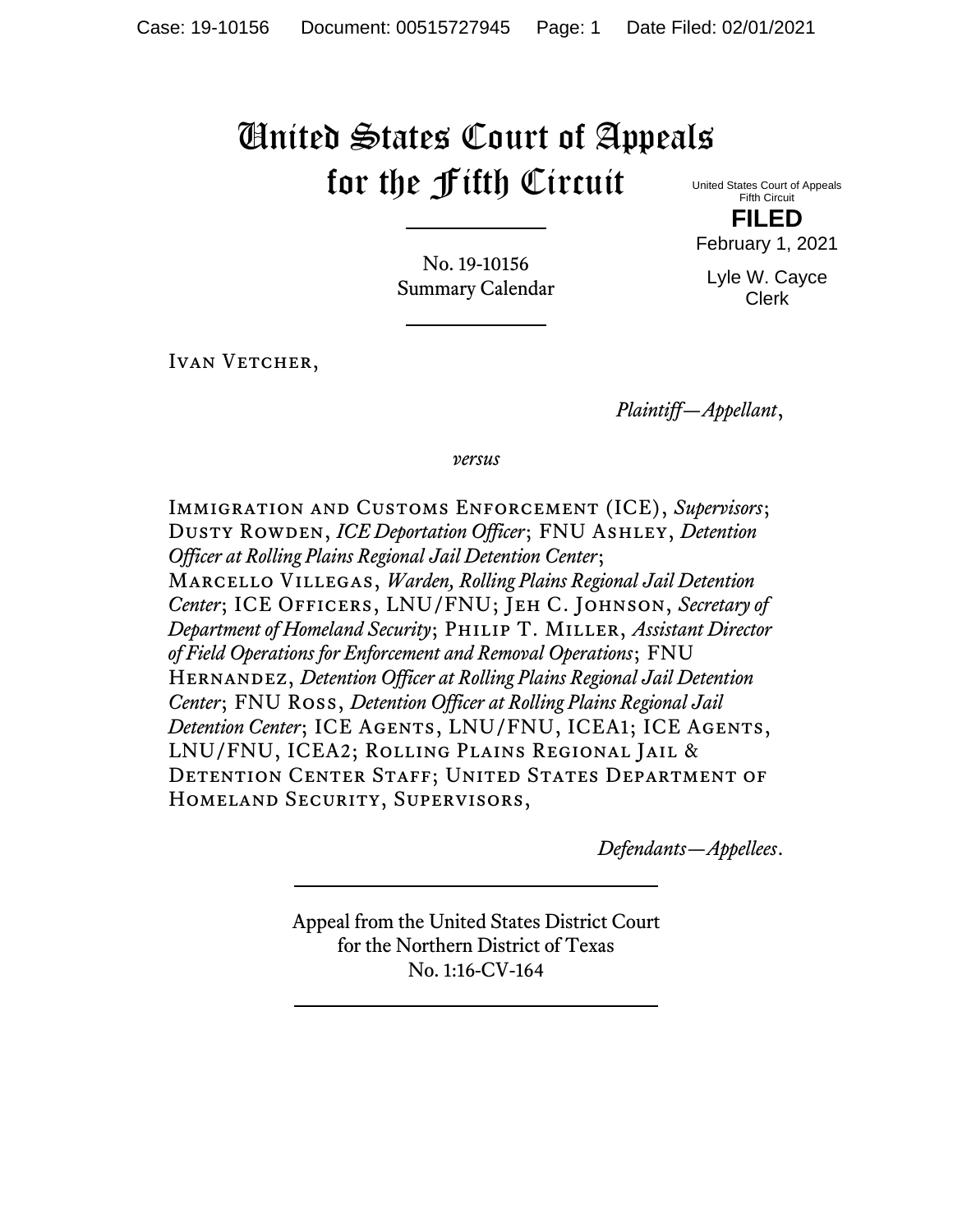Before King, Smith, and Wilson, *Circuit Judges.*  PER CURIAM:[\\*](#page-1-0)

Ivan Vetcher, former immigration detainee #A079570472, filed a civil action raising claims under *Bivens v. Six Unknown Named Agents of Federal Bureau of Narcotics*, 403 U.S. 388 (1971). He sought declaratory and injunctive relief and compensatory and punitive damages. Vetcher alleged that he was denied access to the courts; the defendants retaliated against him for the exercise of his rights; he was denied his right to communication; he was denied religious rights; he was subject to punitive treatment during his civil detention; he was subject to cruel and unusual punishment; and some of the defendants used excessive force against him. He asserted that the defendants were liable to him in their individual and official capacities.

Except for the claims against Rowden and Villegas regarding alleged retaliatory transfers, the district court dismissed all of Vetcher's claims under 28 U.S.C. § 1915(e)(2)(B)(ii) for failure to state a claim for relief and certified the partial judgment as final under Federal Rule of Civil Procedure 54(b). Vetcher filed a motion to amend the judgment under Federal Rule of Civil Procedure 52(b) and a motion to amend the complaint under Federal Rule of Civil Procedure 15. His motions were denied, and he appeals.

In Vetcher's notice of appeal, he indicated the intent to appeal the order denying his Rule 52 motion and his Rule 15 motion and also asserted that the district court improperly dismissed his claims relating to the denial of access to courts, which were addressed by the district court in its earlier ruling. Thus, the issues raised in those motions, including the denial of access to courts, are properly within the scope of the appeal. *See Williams v. Henagan*, 595 F.3d 610, 616 (5th Cir. 2010).

<span id="page-1-0"></span><sup>\*</sup> Pursuant to 5TH CIRCUIT RULE 47.5, the court has determined that this opinion should not be published and is not precedent except under the limited circumstances set forth in 5TH CIRCUIT RULE 47.5.4.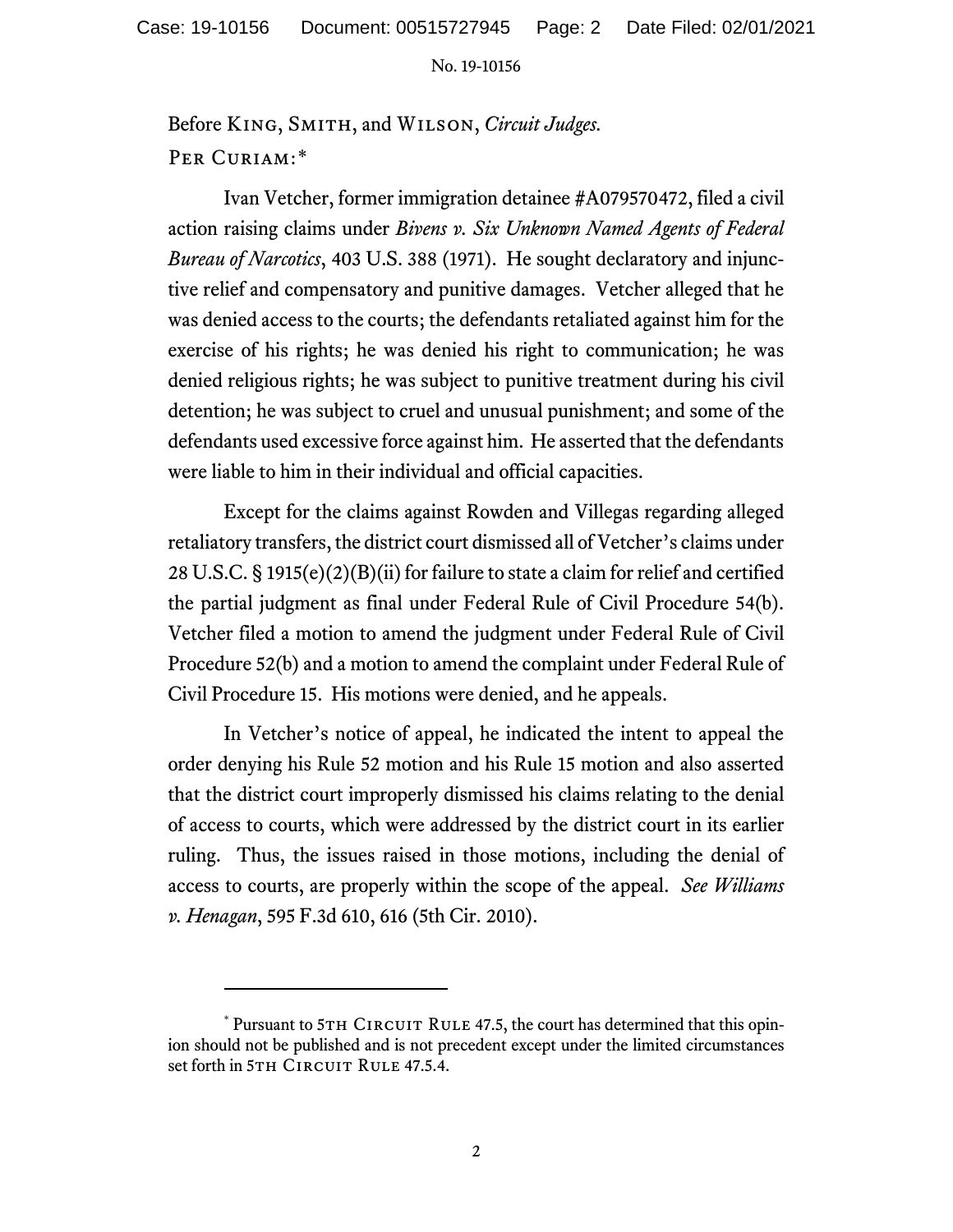In his appellate brief, Vetcher also challenges the dismissal of his claims relating to punitive treatment in civil confinement, retaliation, and cruel and unusual punishment. Those claims were dismissed by the district court in its partial final judgment. Thus, in light of the liberal construction given to Vetcher's notice of appeal and brief, those issues are properly before this court. *See id.* at 616−18.

Vetcher contends that the district court erred in denying his postjudgment motion to amend. Because Vetcher had previously amended his complaint at least once, and because a partial final judgment had issued, he was not eligible to amend his complaint as a matter of course. *See* FED. R. CIV. P. 15(a)(1). Vetcher's post-judgment motion to amend the complaint is treated as a motion under Federal Rule of Civil Procedure 59(e). *See Rosenzweig v. Azurix Corp*., 332 F.3d 854, 864 (5th Cir. 2003). We review the denial of the Rule 59(e) motion for abuse of discretion in light of the limited discretion in Rule 15(a). *See id*. Because Vetcher's motion to amend contained facts and arguments that he reasonably could have raised before dismissal, he has not shown that the district court abused its discretion in denying that motion. *See Rosenzweig*, 332 F.3d at 865; *Vielma v. Eureka Co*., 218 F.3d 458, 468 (5th Cir. 2000).

The remaining claims on appeal challenge the dismissal of Vetcher's claims that he was denied access to courts; he was subjected to retaliation in the form of a disciplinary action and a cancelled family visit; he was subjected to punitive confinement in a civil environment; and he was subjected to cruel and unusual punishment. We reviewthe dismissal *de novo* and apply the same standard of review to dismissals for failure to state a claim under § 1915(e)(2)(B)(ii) as for dismissals under Federal Rule of Civil Procedure 12(b)(6). *Black v. Warren*, 134 F.3d 732, 734 (5th Cir. 1998).

Assuming that *Bivens* is applicable in the context of Vetcher's claims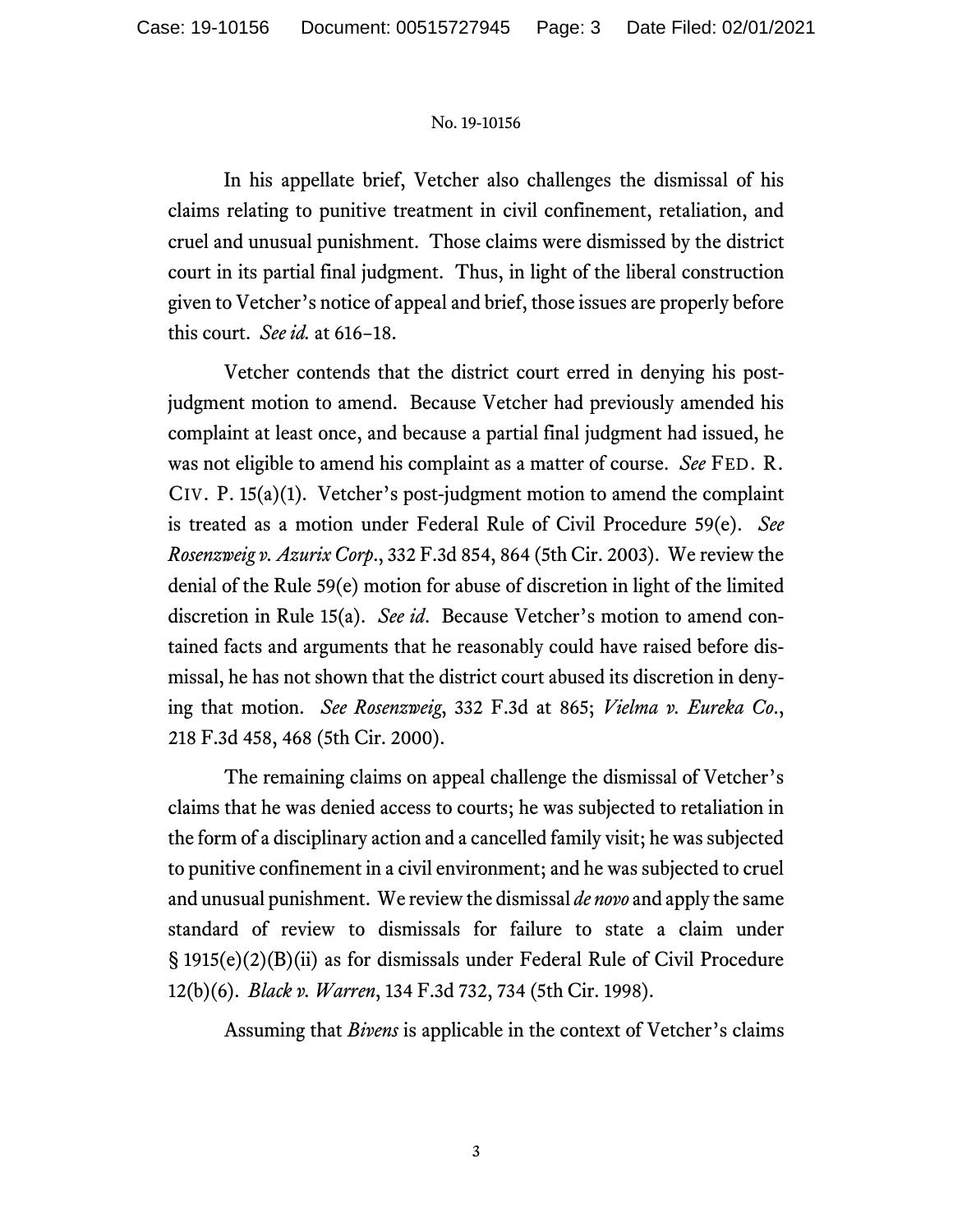regarding the denial of access to courts and retaliation, he failed to state a claim for relief. *See Petzold v. Rostollan*, 946 F.3d 242, 252−54 (5th Cir. 2019). Vetcher's conclusory assertions that the law library was inadequate and that he lacked the proper assistance do not show an actual injury necessary for a claim of denial of access to courts. *See Lewis v. Casey*, 518 U.S. 343, 351 (1996). Regarding his retaliation claim, he raises conclusory arguments that he received a harsher punishment than normal for his disciplinary violation, and he attempts to refute the district court's finding that the family visit was cancelled because his stepdaughter violated the rules of the detention facility by stating that her rule violation was irrelevant. These arguments fail to show error in the district court's analysis. Vetcher makes no showing of retaliatory intent. *See Woods v. Smith*, 60 F.3d 1161, 1166 (5th Cir. 1995).

The district court found that Vetcher's claims of punitive confinement were subject to dismissal because they involved private employees and not federal actors and were therefore barred in a *Bivens* action under *Minneci v. Pollard*, 565 U.S. 118, 125−30 (2012). The court further determined that Vetcher had failed to demonstrate that the conditions were intended to be punitive.

In his brief, Vetcher does not address the district court's findings. Instead, he merely reasserts that he was subject to these conditions. Accordingly, he has waived any challenge to the district court's determination. *See Brinkmann v. Dall. Cnty. Sheriff Abner*, 813 F.2d 744, 748 (5th Cir. 1987).

Vetcher's appellate assertions of cruel and unusual punishment relate to defendants who were not named in the district court. We will not consider claims raised against new defendants on appeal. *See Stewart Glass & Mirror, Inc. v. U.S. Auto Glass Discount Ctrs., Inc*., 200 F.3d 307, 316−17 (5th Cir. 2000) ("It is a bedrock principle of appellate review that claims raised for the first time on appeal will not be considered."). To the extent Vetcher is